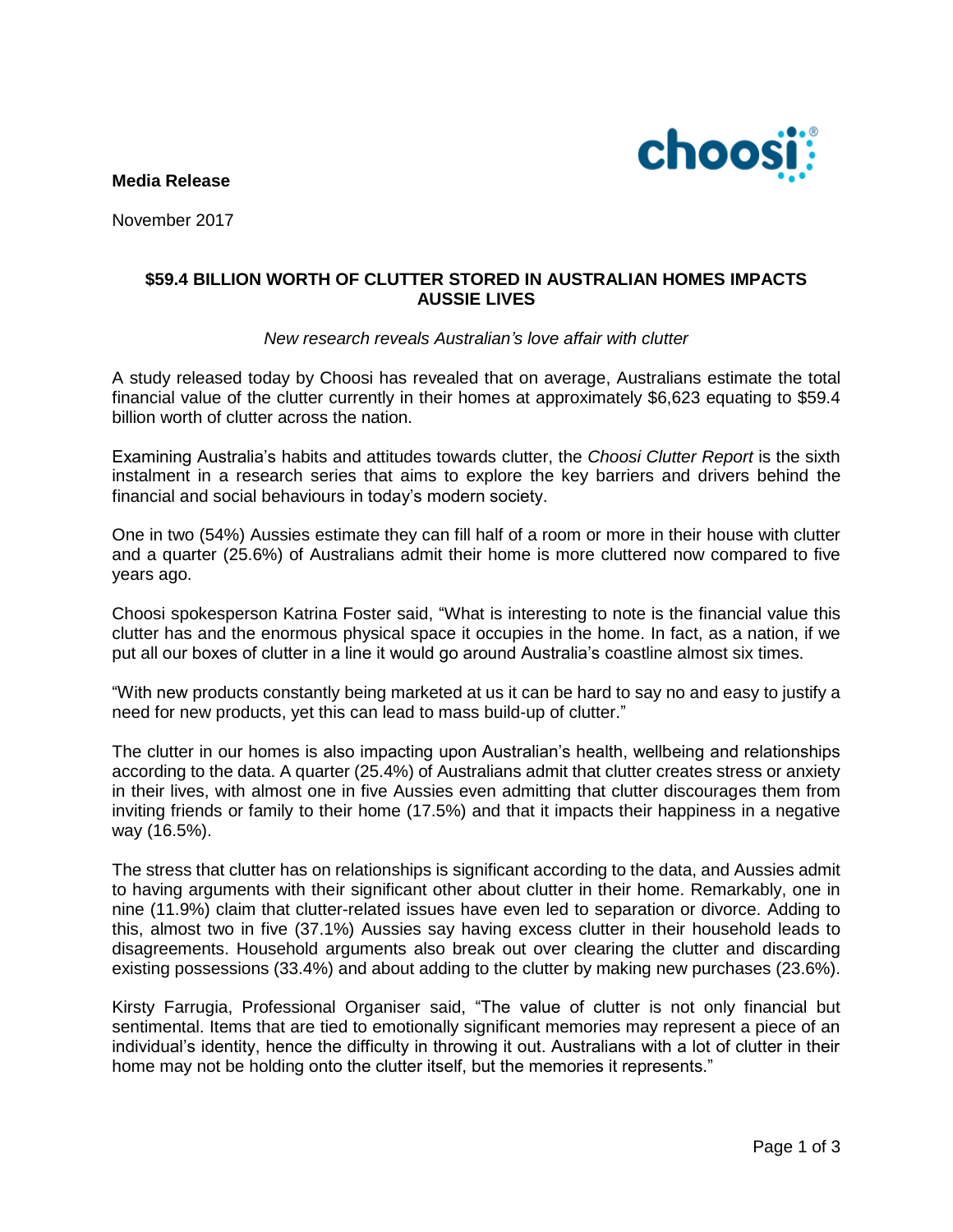While decluttering their homes, Aussies on average estimate that they get rid of approximately 6.8 large bin bags each year. Key reasons for decluttering include feeling refreshed (49.0%), with a further two in five saying that decluttering their home makes them happier (44.3%).

"Australians upgrade their items but do not throw away the older versions, thus creating clutter. In efforts to avoid a build-up of clutter people can be thoughtful about whether these items continue to be of use to them or whether someone else can get better use from them or they should be recycled" said Mrs Farrugia.

Decluttering is a charitable exercise as well as a cathartic one, with close to a third (32.0%) of Australians saying that giving items to charity is the most effective way of decluttering their home, whilst more than a quarter (26.3%) point to simply throwing things away. Aussies are also making use of the convenience of the second-hand economy, with close to half (45.2%) using online services to sell or trade unwanted items.

"Australians enjoy a sense of achievement and satisfaction from decluttering their homes, and the convenience of the second-hand economy means that they can cash in on their old items for extra spending money."

"An overwhelming number of Australians are more than happy to save time and substitute extra cash for an altruistic feeling that donating to charity can bring, showing the Aussie characteristic of generosity remains within our contemporary society," Mrs Foster concluded.

# **Additional findings:**

- Close to three in ten (29.2%) say their home is more cluttered now compared to ten years ago.
- Close to one in five (19.5%) Aussies say old appliances and electronics are the most ridiculous items they store. Other items listed include clothing and accessories (12.8%).
- Close to three in ten (27.6%) Australians say they or other members of the household complain about the clutter in their home daily or weekly, whilst a further one in five (20.8%) say these complaints come on a monthly basis.
- When it comes to holding onto possessions, Aussies most commonly say household items with emotional/sentimental value are most prized (47.7%) followed by items that are considered irreplaceable (39.6%). They also consider how much it would cost to replace (30.5%), as well as its practical/functional value (25.4%).
- More than one in five (21.9%) Aussies say photo albums are the most valued household item they have, whilst one in six cite jewellery (17.9%) or sentimental collectibles (16.9%).
- Interestingly, close to one in six (15.7%) Australians claim the clutter in their homes have little to no emotional or sentimental value.